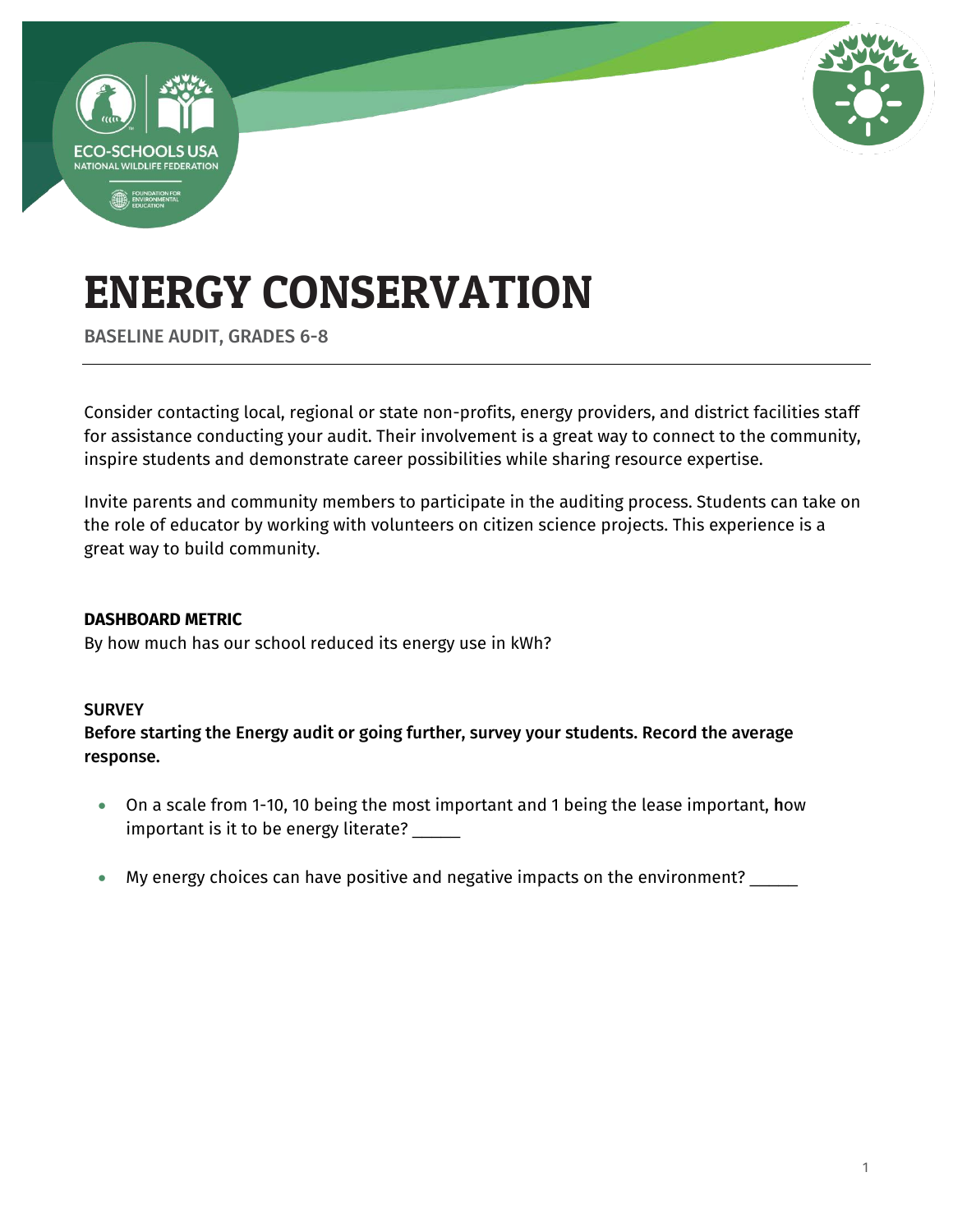

BASELINE AUDIT, GRADES 6-8



#### TABLE 1. ENERGY SOURCES AND EFFIECIENCY

| 1. | Who is our school's or district's energy provider?                                                                                      |                                                                                          |
|----|-----------------------------------------------------------------------------------------------------------------------------------------|------------------------------------------------------------------------------------------|
| 2. | Does any of the provided energy come from<br>renewable energy sources? If yes, which source(s).<br>wind<br>solar<br>geothermal<br>hydro | Yes<br><b>No</b>                                                                         |
|    | 3. How is heating delivered to the school?                                                                                              | hot water boiler<br>steam boiler<br>forced air furnace                                   |
|    | 4. How is cooling delivered to the school?                                                                                              | window unit air conditioners<br>central air conditioners<br>chiller system<br>geothermal |
| 5. | Is the equipment used for heating and cooling the<br>school certified ENERGY STAR*?                                                     | Yes<br><b>No</b><br>Unsure                                                               |
|    | 6. Are the school's appliances certified Energy Star?<br>(i.e. dishwashers, water fountains, pumps, ovens, etc.)                        | Partially<br>Yes<br>No                                                                   |
| 7. | Is the thermostat self-controlled or controlled<br>centrally/remotely?                                                                  | self-controlled<br>controlled centrally/remotely<br>unsure                               |

\*Products that earn the ENERGY STAR are independently certified to save energy, save money and protect the climate. <https://www.energystar.gov/products/appliances>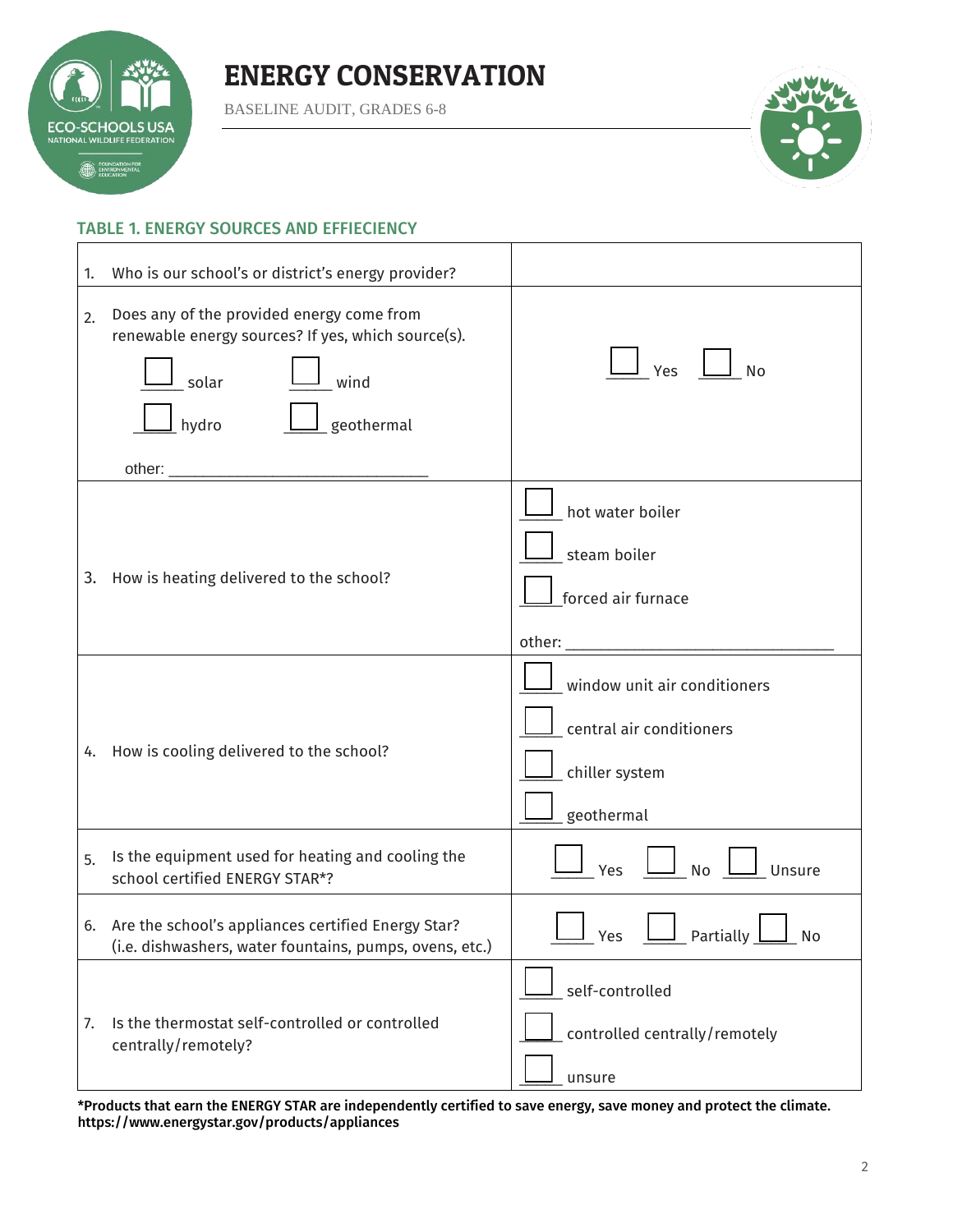# **SCHOOLSUS** NAL WILDLIFE FEDERATI **EQUIPATION FOR**

### ENERGY CONSERVATION

BASELINE AUDIT, GRADES 6-8



### TABLE 1. ENERGY SOURCES AND EFFIECIENCY CONTINUED

| 8. | As events are planned at school, is energy use<br>considered when deciding which rooms or parts of the<br>building to use? | $N$ o<br>Unsure<br>Yes |
|----|----------------------------------------------------------------------------------------------------------------------------|------------------------|
| 9. | How much electricity does your school use in a month<br>or quarter?                                                        | kWh                    |
|    | 10. What was the cost of electricity at your school in a<br>month or a quarter?                                            | unable to access       |
|    | 11. Looking at exterior windows, are any windows<br>cracked?                                                               | Yes<br><b>No</b>       |
|    | 12. Looking at the exterior windows, do any seals around<br>the windows appear to be broken or missing                     | Yes<br><b>No</b>       |
|    | 13. Looking at the exterior doors, do the seals and framing<br>seem to be tight and keeping air from escaping?             | Nο<br>Yes              |

### **Think about the following questions as you summarize the data in Table 1.**

- 1. Did students/team find any of the collected data surprising? Explain.
- 2. Did students/team have difficulty accessing specific information? Explain.
- 3. If students or the team had to rate energy efficiency based only on the data in Table 1 and using a scale from 1-5, where 1 is, needs a lot of improvement and 5 is, exceeds energy expectations, what rating would be given?
- 4. What ideas or actions does the class/team have about addressing concerns found in the data?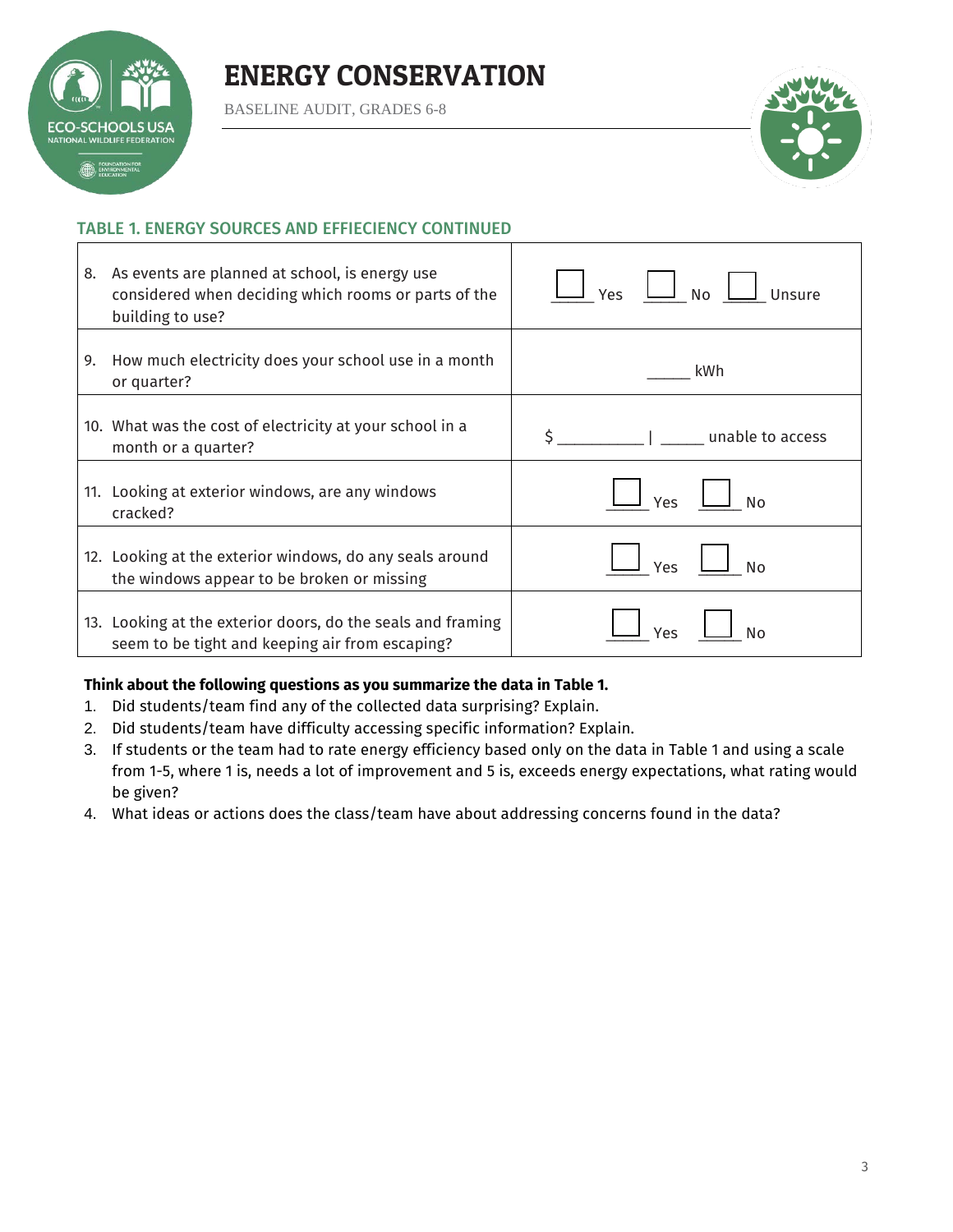

BASELINE AUDIT, GRADES 6-8



### TABLE 2. CLASSROOM LIGHTING

Refer to the data collected from the class/team worksheets and after analysis write in your final results in the table below.

| 1. | Approximately what percentage of the school rooms were<br>audited?                                                                                                          | %                                                            |
|----|-----------------------------------------------------------------------------------------------------------------------------------------------------------------------------|--------------------------------------------------------------|
| 2. | Weather and climate impact the amount of energy we use<br>and sometimes the type of energy we use. What month<br>was the data collected and what state is the school found? |                                                              |
| 3. | What is the wattage used by a classroom during an average<br>school day?                                                                                                    | watts<br>Divide by 1000 to convert to kilowatts<br>kilowatts |
| 4. | Taking all the audited rooms into account, what are the<br>average number of hours lights are left on in the<br>classroom? This excludes, lamps and hanging lights.         | _________ hours per day                                      |
| 5. | What are the average kilowatt hours (kWh) used by all the<br>classrooms audited?                                                                                            | kWh                                                          |
| 6. | What is the total cost for lighting in all the audited rooms<br>for one day?                                                                                                |                                                              |
| 7. | What are the total pounds of carbon, lbs./kWh, emitted<br>from all the audited classrooms in one day?                                                                       | lbs./kWh                                                     |

### **Think about the following questions as you summarize the data in Table 2.**

- 1. Was the team/class surprised by the results related to classroom lighting? Explain.
- 2. What are the team/class's initial thoughts on how to improve energy use related to classroom lighting?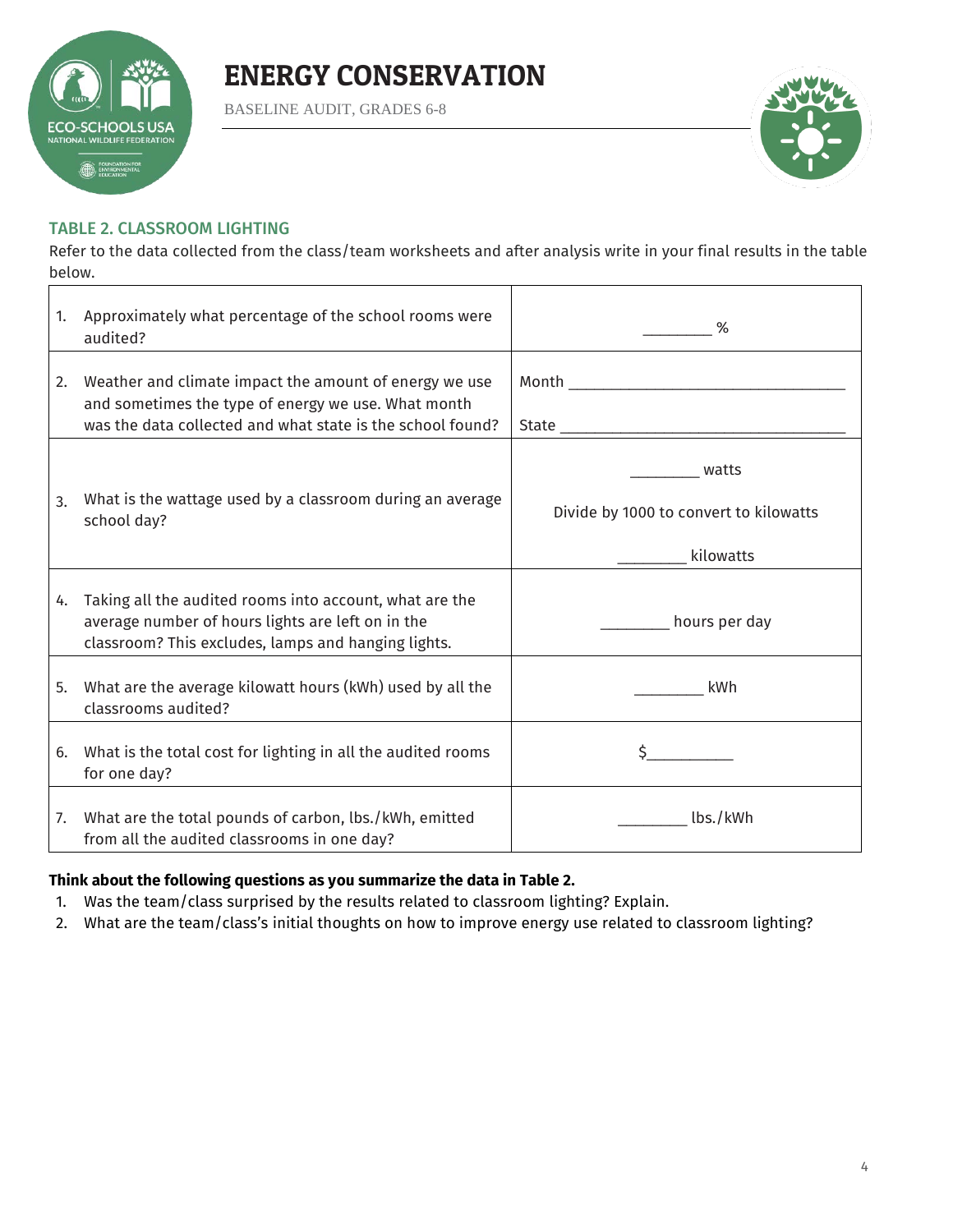

BASELINE AUDIT, GRADES 6-8



### TABLE 3. ENERGY VAMPIRES

An energy vampire is a device that uses energy even when they are turned off.

| Active        | Device is on and being used.                                                                                                                                                                                                                                                                                                                            |
|---------------|---------------------------------------------------------------------------------------------------------------------------------------------------------------------------------------------------------------------------------------------------------------------------------------------------------------------------------------------------------|
| Sleep/Standby | Device is in low-power mode.                                                                                                                                                                                                                                                                                                                            |
| 0ff           | Device is turned off but still plugged in and ready for action.                                                                                                                                                                                                                                                                                         |
| Power strip   | Device is plugged into a power strip, which should be turned off if it is the end of the day.                                                                                                                                                                                                                                                           |
| Unplugged     | If you are checking before or after school, the device should be unplugged, either from the<br>wall or if it is plugged into a power strip the strip should be switched off. Take into<br>consideration that some appliances, such as a mini-frig have to remain plugged in. Never<br>unplug a device or appliance without direction from a permission. |

Choose from any of the devices below and/or choose your own devices to add to the vampire list below. Consider using a kill-o-watt meter to learn more about the amount energy used by devices even when the device is off, but plugged in. While it may not be much over the course of the day, each day, hour after hour adds up.

| desktop computer<br>(conventional/old school screen) | computer monitor (flat screen)                             | laptop computer                     |
|------------------------------------------------------|------------------------------------------------------------|-------------------------------------|
| printer                                              | DVD/VCR player                                             | projector                           |
| document camera                                      | SMART board                                                | fish/reptile tank filter and lights |
| microwave                                            | lamp(s)                                                    | refrigerator                        |
| diffuser/salt lamp/scent warmer                      | fan(s)                                                     | air pump/compressor                 |
| speakers                                             | electronic music equipment<br>(amps, sound systems, radio) |                                     |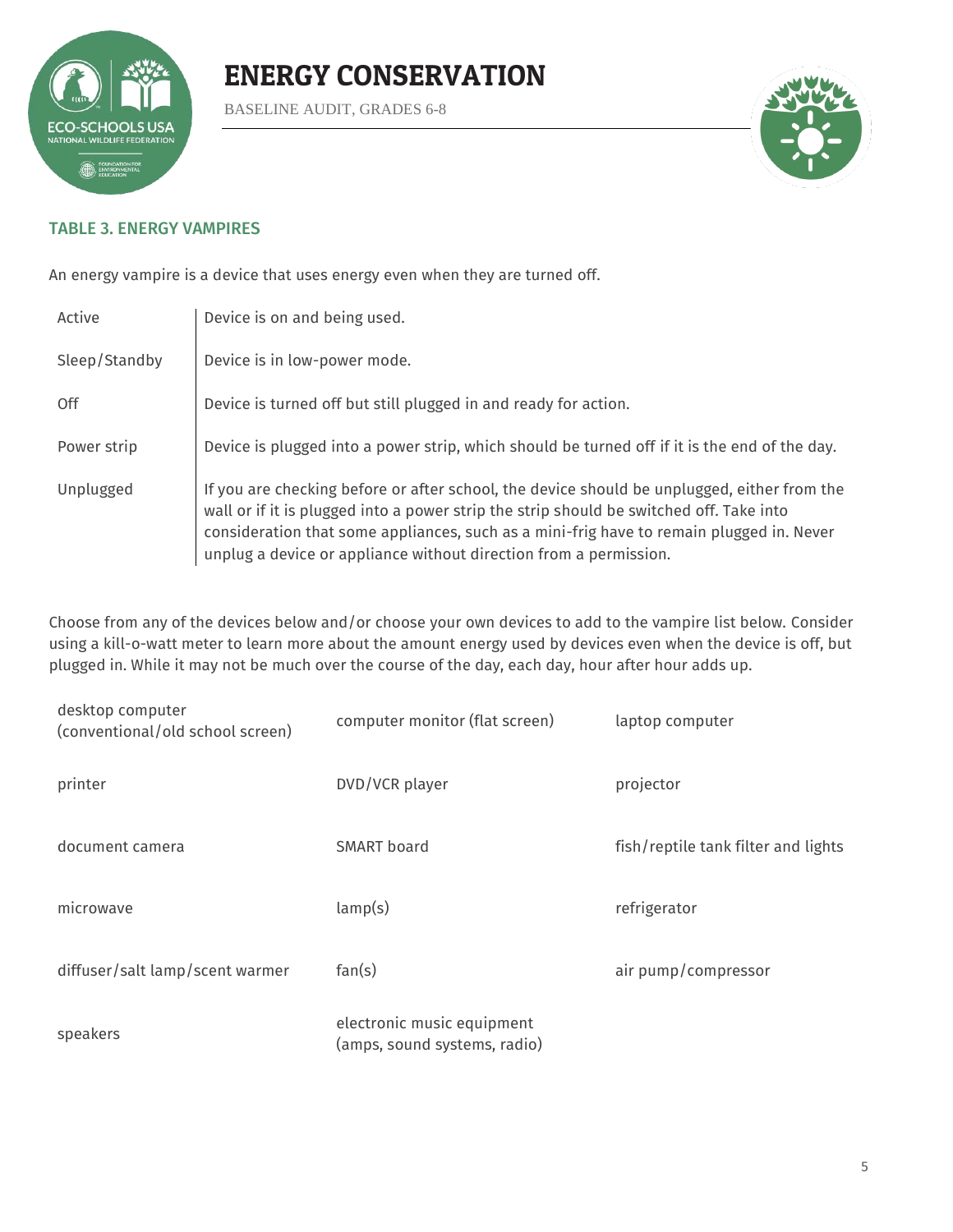

BASELINE AUDIT, GRADES 6-8



Total number of rooms audited. \_\_\_\_\_

| Time of day rooms were audited. $\Box$ before school $\Box$ after school $\Box$ during recess/lunch varied |  |  |  |
|------------------------------------------------------------------------------------------------------------|--|--|--|
|                                                                                                            |  |  |  |

| Device/Appliance      | <b>How many</b><br>total? | Plugged<br>into wall | <b>Plugged into</b><br>power strip | Active      | Sleep/<br>standby | Off            | Unplugged    |
|-----------------------|---------------------------|----------------------|------------------------------------|-------------|-------------------|----------------|--------------|
| Example: coffee maker | $\overline{5}$            | $\mathbf{1}$         | 4                                  | $\mathbf 2$ |                   | $\overline{2}$ | $\mathbf{1}$ |
|                       |                           |                      |                                    |             |                   |                |              |
|                       |                           |                      |                                    |             |                   |                |              |
|                       |                           |                      |                                    |             |                   |                |              |
|                       |                           |                      |                                    |             |                   |                |              |
|                       |                           |                      |                                    |             |                   |                |              |
|                       |                           |                      |                                    |             |                   |                |              |
|                       |                           |                      |                                    |             |                   |                |              |
|                       |                           |                      |                                    |             |                   |                |              |
|                       |                           |                      |                                    |             |                   |                |              |
|                       |                           |                      |                                    |             |                   |                |              |

Note: If there are more devices/appliance to report, please add them to the last page or upload a separate document.

Note: Why differentiate between devices plugged into the wall and those plugged into a power strip? Did you know that if the classroom devices and personal appliances are plugged in, they are quietly draining electricity all day, every day, even when they are turned off? Using a power strip to turn off electronics and appliances when they are not in use ensures they are truly off and not using extra electricity. (Energy.gov)